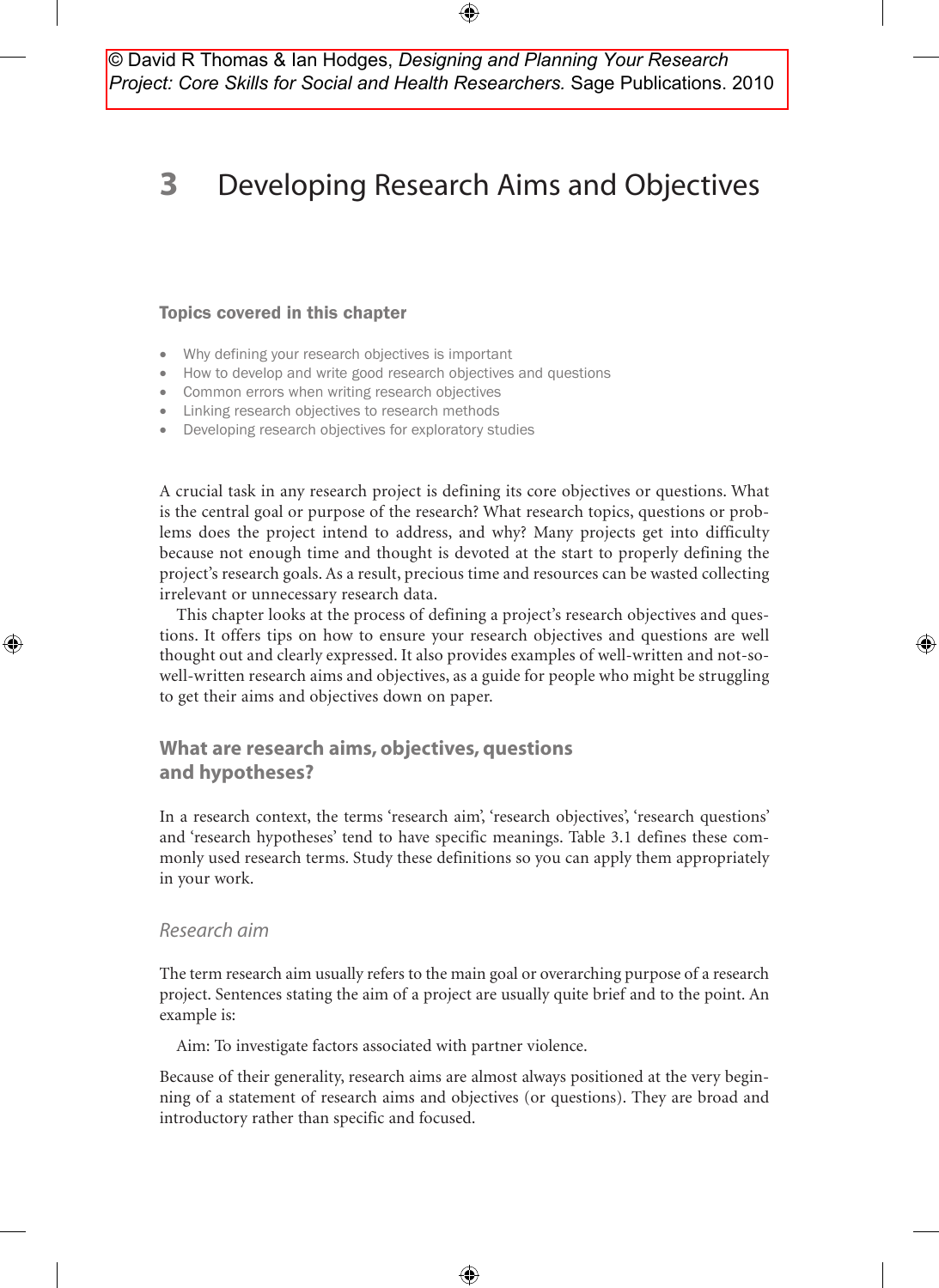| Term                | <b>Definition</b>                                                                                                                                                                                                                                                                                             |
|---------------------|---------------------------------------------------------------------------------------------------------------------------------------------------------------------------------------------------------------------------------------------------------------------------------------------------------------|
| Research aim        | A statement indicating the general aim or purpose of a research project.<br>Usually a research project will have only one broad aim                                                                                                                                                                           |
| Research objectives | Specific statements indicating the key issues to be focused on in a research<br>project. Usually a research project will have several specific research<br>objectives                                                                                                                                         |
| Research questions  | An alternative to research objectives, where the key issues to be focused<br>on in a research project are stated in the form of questions                                                                                                                                                                     |
| Research hypotheses | A prediction of a relationship between two or more variables, usually<br>predicting the effect of an <i>independent variable</i> on a <i>dependent variable</i> .<br>The independent variable is the variable assumed to have causal<br>influence on the outcome of interest, which is the dependent variable |

**Table 3.1 Commonly used terms related to research aims**

## *Research objectives*

♠

A research aim will usually be followed by a series of statements describing a project's research objectives. Research objectives indicate in more detail the specific research topics or issues the project plans to investigate, building on the main theme stated in the research aim. Normally at least two or three research objectives will be stated. It is good practice to put these in a numbered list so they can be clearly identified later in a proposal or report. Here is an example of a set of research objectives:

Objective 1: To examine whether alcohol consumption is associated with increased partner violence.

Objective 2: To examine whether labour force status (employment, unemployment, not in the labour force) is associated with variations in the incidence of partner violence. Objective 3: To explore differences between couples with an extended history of partner violence and couples with only a brief, recent history of partner violence.

#### *Research questions*

In some situations, rather than stating research objectives, researchers will prefer to use research questions. In the example below, the objectives stated in the previous example are reframed as research questions:

Question 1: Is alcohol consumption associated with increased partner violence? Question 2: Is labour force status (employment, unemployment, not in the labour force) associated with variations in the incidence of partner violence? Question 3: Are there differences between couples with an extended history of partner violence and couples with only a brief, recent history of partner violence?

### *Research hypotheses*

Research hypotheses are predictions of a relationship between two or more variables. For example, a research project might hypothesise that higher consumption of alcohol (an

♠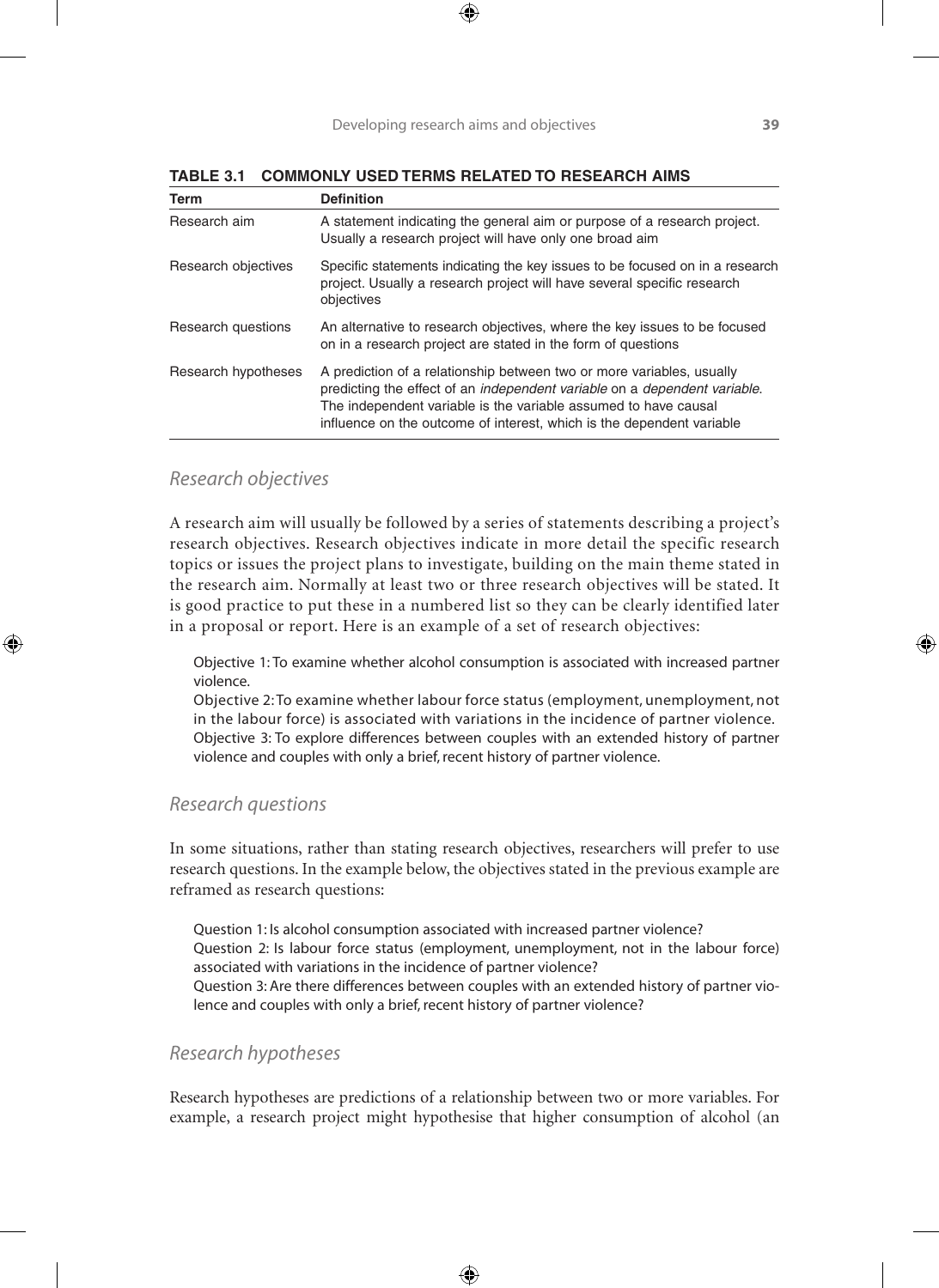independent variable) is associated with more incidents of partner violence (the dependent variable). Data would then be gathered and analysed statistically to see whether the results support the hypothesis or not.

Hypothesis 1: Higher consumption of alcohol will be associated with more incidents of partner violence.

It is important to note that even if a research hypothesis is supported by the statistical analysis, it does not necessarily confirm that the independent variable (e.g., higher alcohol consumption) *causes* the differences observed in the dependent variable (e.g. partner violence). Establishing causation requires rigorous research designs (such as experimental designs) and more than one study.

In general, hypotheses are used only in quantitative research, not qualitative research, and normally only when previous research, or a literature review, indicates a specific prediction is warranted. Some studies present hypotheses instead of research objectives, while others present a combination of research objectives and hypotheses.

# **How to develop and write good research aims and objectives**

Good, clear statements indicating a project's research aims, objectives or questions do not normally spring forth fully formed in a sudden eureka moment. They tend to emerge slowly, after considerable thought, and take time to develop and finalise.

⊕

When first designing a project, try to give yourself plenty of time to think through your aims and objectives. Ideally, this thinking should not be done in a hurry or under pressure. Read around your subject. Analyse previous studies in the area. Look at how other researchers frame their aims and objectives. What key technical terms or concepts do they employ? The better you understand the published literature on your topic, the more likely you are to be able to effectively conceptualise your own research aims and objectives.

If you are doing a formal literature review as part of your study, try to link your research objectives directly to the main conclusions of your review. This can strengthen the case for your study by showing how your research objectives build on the current state of knowledge. (For guidance on how to do a literature review, see Chapter 7.) When reviewing published articles on research topics similar to the one you are planning, look at how the authors have phrased their research objectives. Taking objectives or questions from an existing study (e.g., Box 3.1) and reviewing how clear they are, can help you think about how to frame your own research objectives.

#### **Box 3.1 Example of research questions**

- 1. Does students' fruit/vegetable intake vary between schools and does this betweenschool variation remain after adjusting for the student composition of schools?
- 2. Are school-level effects consistent across different measures of fruit/vegetable intake?
- 3. Does school availability influence intake of fruit/vegetables among boys and girls differently?

♠

♠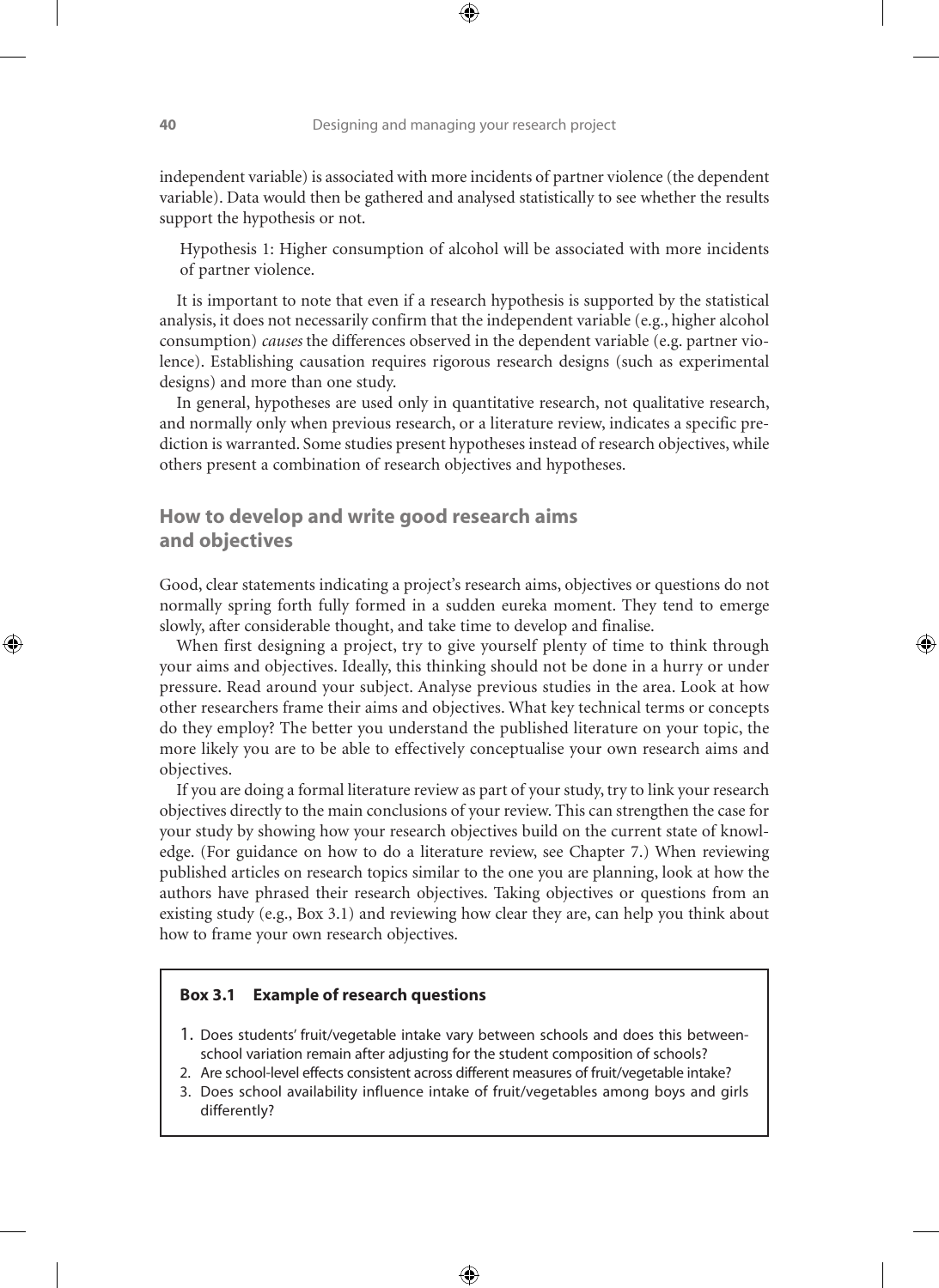4. Do students from homes with low availability consume more fruit/vegetables if enrolled in schools with high availability of fruit/vegetables versus schools with low availability?

*Source*: Krølner, Due, Rasmussen, Damsgaard, Holstein, Klepp, et al., 2009, p. 1417

Another important way to help clarify your research aims and objectives is to write them down and ask other people to comment on them. Draft up an initial statement of your aims and objectives. Revise it until you are satisfied with it as an opening or provisional attempt to describe your goals. Show it to colleagues, supervisors, friends and family. Ask them what they think. Do they understand what you mean? Do they agree with the particular objectives you have chosen? Do they regard them as feasible?

Use all the feedback you get from other people as a basis for critically assessing the clarity, relevance, logical consistency and practicality of your research aims and objectives. This should help ensure your project starts off on the right foot and minimise the scope for you (or other people) to later become dissatisfied with your stated research goals.

# **Common errors when writing research aims and objectives**

♠

The clarity and precision of a statement of research aims and objectives can be reduced in a number of ways. Examples of some of the more common errors are shown in the boxes below. Reflect on these and try to avoid them in your own work.

One quite frequent error is collapsing all the information on a project's research aim and research objectives into a single paragraph (see Box 3.2). This makes it hard for readers to absorb the information and distinguish the project's overall research aim from its more specific research objectives. A project's general research aim and specific research objectives should be clearly distinguished. Present them in separate sentences or paragraphs. Each research objective should be numbered.

#### **Box 3.2 Single statement combining aim and objectives**

This project aims to investigate factors associated with partner violence and in particular whether alcohol consumption and labour force status (employment, unemployment, not in the labour force) is associated with increased partner violence, and whether there are differences between couples with an extended history of partner violence and couples with only a brief, recent history of partner violence.

Another common error is phrasing research aims or objectives in such a way that their meaning is vague or ambiguous (see Box 3.3). It is important that a final statement of research aims and objectives minimises the potential for misunderstanding or misinterpretation by readers.

♠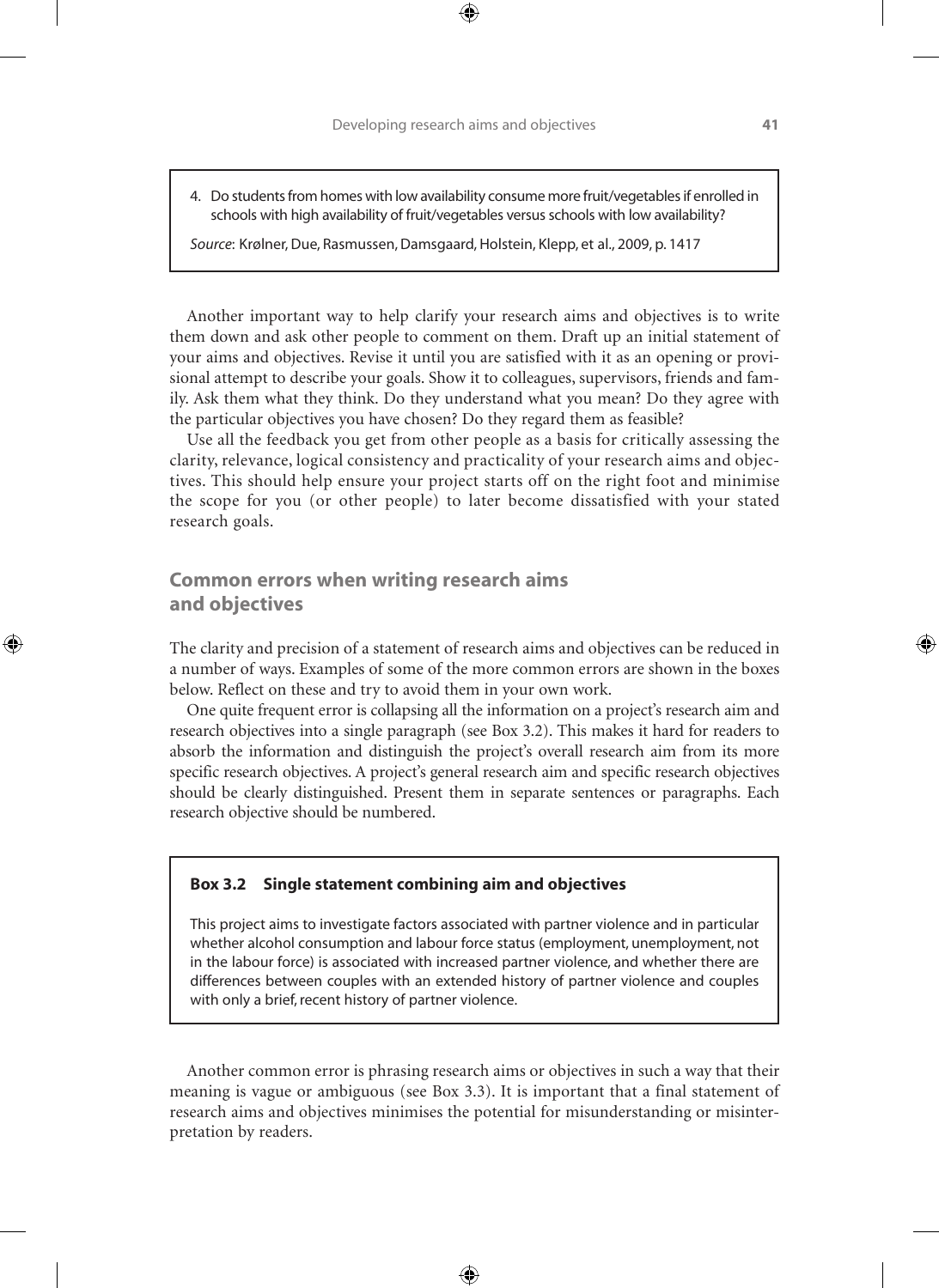### **Box 3.3 Ambiguous aims**

This project aims to investigate partner violence and:

- 1. Alcohol consumption in couples with a history of partner violence
- 2. The labour force status of couples engaged in partner violence
- 3. Couples with an extended history of partner violence and couples with only a brief, recent history of partner violence

Occasionally, a mix of research objectives and research questions will be presented as a single list (Box 3.4). This can be quite confusing and difficult to follow. A better approach is to list only a series of research objectives or only a series of research questions.

## **Box 3.4 Mixing objectives and questions**

This project aims to investigate factors associated with partner violence. More specifically, it aims to:

- 1. Examine whether alcohol consumption is associated with increased partner violence.
- 2. Is labour force status (employment, unemployment, not in the labour force) associated with variations in the incidence of partner violence?
- 3. Are there differences between couples with an extended history of partner violence and couples with only a brief, recent history of partner violence?

Another reasonably common error is confusing 'research objectives' with 'project objectives'. As indicated above, research objectives refer to the areas of knowledge the project is aiming to build on or advance. Project objectives are something quite different. They are the practical steps involved in getting the day-to-day work of the project completed. Examples of project objectives include completing fieldwork or interviews within a scheduled timeframe, writing a project report, or communicating project results to different audiences.

Occasionally, researchers incorrectly include project objectives in their statement of research objectives. In the example shown in Box 3.5, the first objective is a research objective, the second and third objectives are project objectives. Combining research and project objectives in a single list is not appropriate as the focus of the statement should be the project's research goals, not processes associated with the management of the project or the dissemination of findings. Project objectives should be listed separately in the project management section of a research proposal and linked to a project timeline.

#### **Box 3.5 Mixing research and project objectives**

This project aims to investigate factors associated with partner violence.

Objective 1: To examine whether alcohol consumption is associated with increased partner violence.

♠

♠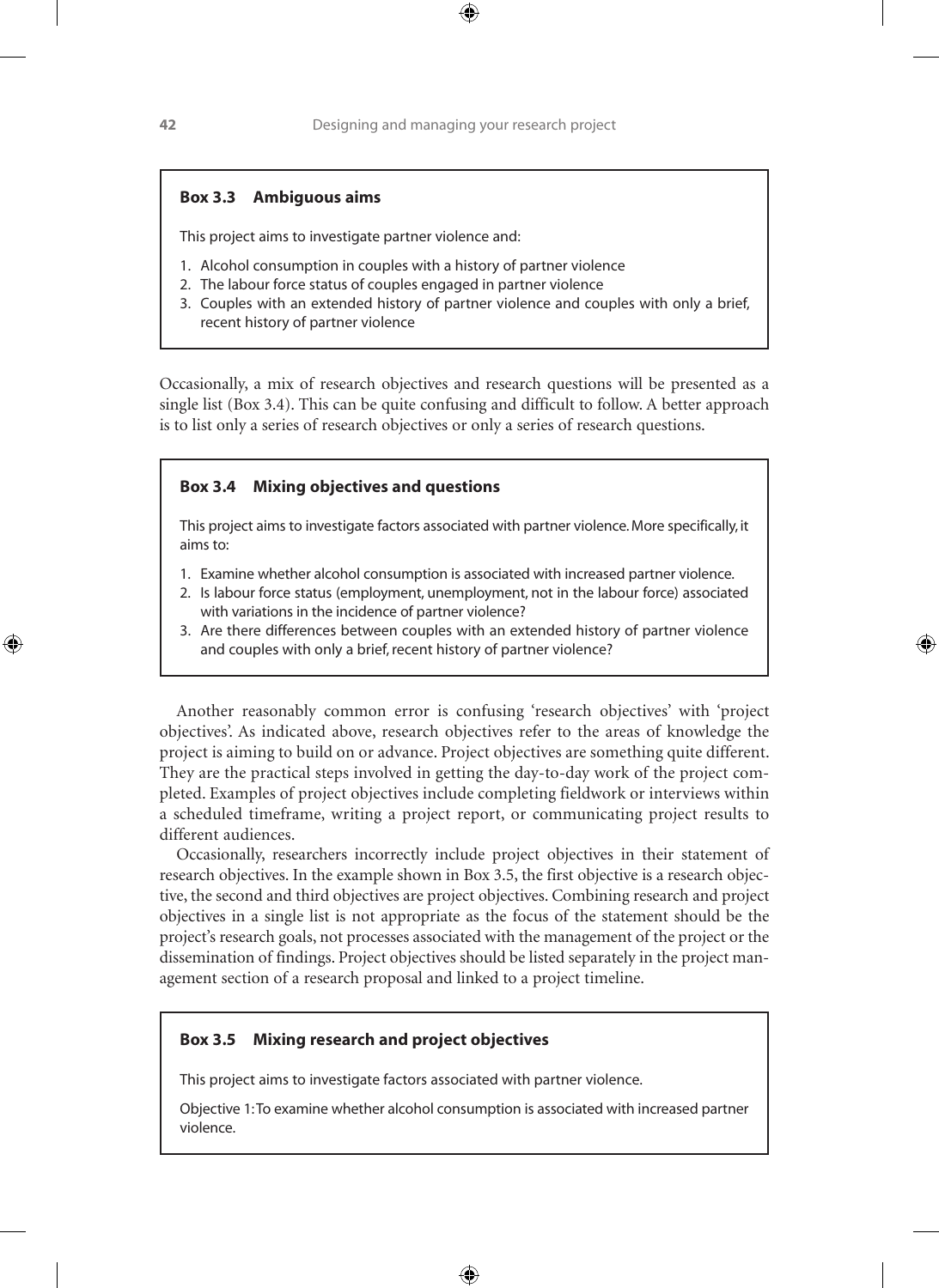| TABLE 3.2 RESEARCH OBJECTIVES AND DATA COLLECTION METHODS FOR A |
|-----------------------------------------------------------------|
| STUDY OF WALKABILITY IN URBAN ENVIRONMENTS                      |

| <b>Research objectives</b>                                                                                  | Data sources<br>(samples)                       | <b>Methods</b>              | <b>Examples of questions</b>                                                                                                                                                             |
|-------------------------------------------------------------------------------------------------------------|-------------------------------------------------|-----------------------------|------------------------------------------------------------------------------------------------------------------------------------------------------------------------------------------|
| 1. To examine the<br>specific factors that<br>influence people to<br>walk in urban<br>environments          | Pedestrians and<br>drivers of motor<br>vehicles | Interviews                  | What makes it more likely<br>for you to walk?<br>What places or routes are<br>you most likely to walk?<br>Why do you walk in these<br>places?<br>What places would you<br>not walk? Why? |
| 2. To identify what<br>physical features                                                                    | Pedestrians                                     | <b>Interviews</b>           | What aspects of the<br>physical environment                                                                                                                                              |
| contribute to the<br>walkability of urban<br>environments                                                   | Urban planners                                  | Key informant<br>interviews | make it easier for you to<br>walk?<br>what places do you most<br>often see people walking?                                                                                               |
| 3. To identify what<br>physical features<br>relating to walkability<br>can be enhanced<br>by urban planners | Urban planners                                  | Key informant<br>interviews | What are some examples<br>of physical changes which<br>have increased the<br>number of people walking?                                                                                   |

Objective 2: To complete face-to-face interviews with a purposive sample of 10 couples with a history of partner violence by 20 September 2010.

Objective 3: To present the final results of the study to a meeting of representatives of key stakeholder groups in December 2010.

## **Linking research objectives to research methods**

♠

Having a clear understanding of a project's research objectives or questions paves the way for other important decisions about the design and running of the project. This includes decisions about which populations or demographic groups to include in the study and what data collection methods to use.

In some poorly designed studies the research methods chosen for the study do not properly match the research objectives. As a result, the data obtained often does not directly address the research objectives. Think carefully about the relationship between your research objectives or questions and your choice of research methods. Aim to describe as clearly as possible how the sampling, data gathering and analysis methods you intend to use will help meet each of the research objectives or questions.

An example of a description of the links between research objectives and research methods is shown below in Table 3.2. It refers to a project interested in identifying factors that may encourage people living in urban environments to go walking more often than they normally do. In the table, each research objective is linked to the specific samples of people from whom information will be gathered. Also shown are the data gathering methods that will be used (interviews), plus some examples of topics or questions that

♠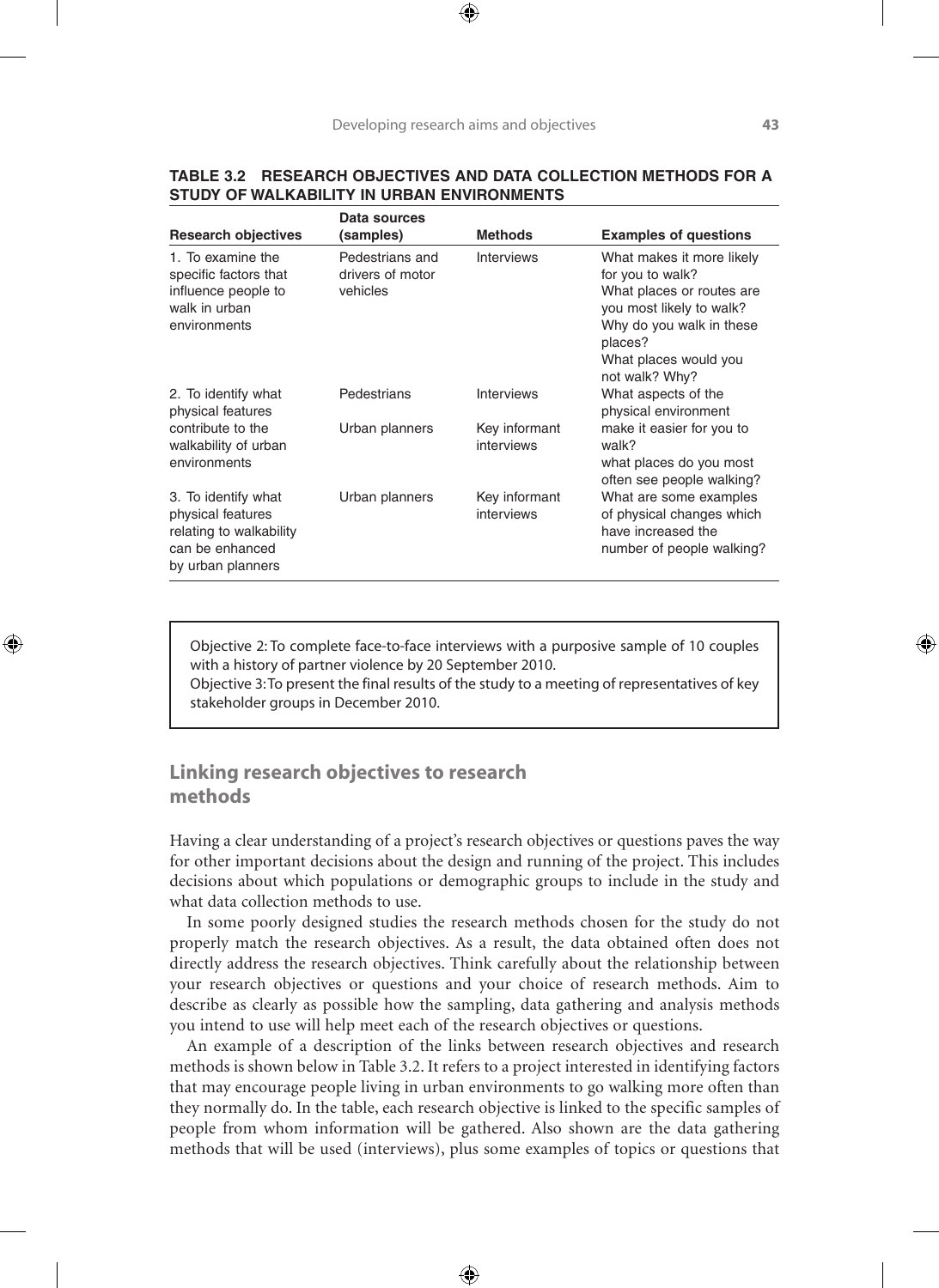| <b>Research questions</b>                                                                                                         | Data sources                      | <b>Methods</b>                                                                        |
|-----------------------------------------------------------------------------------------------------------------------------------|-----------------------------------|---------------------------------------------------------------------------------------|
| 1. To what extent is the training<br>delivered as planned?                                                                        | Trainers and training<br>sessions | Key informant interviews<br>Training documents<br>Observation of training<br>sessions |
| 2. What innovations or adaptations<br>not in the original plan are<br>used by trainers when delivering the<br>training programme? | Trainers and<br>training sessions | Key informant interviews<br>Observation of training<br>sessions                       |
| 3. What resource and<br>implementation issues arise during<br>the training programmes                                             | Training manager and<br>trainers  | Key informant interviews                                                              |
| 4. What do programme participants<br>report as their most important<br>learning outcomes?                                         | Programme participants            | End of workshop and<br>6-month follow-up surveys                                      |
| 5. Do programme participants<br>identify any limitations or gaps in the<br>training programme?                                    | Programme participants            | End of workshop and<br>6-month follow-up surveys                                      |
| 6. To what extent do participants<br>report using their learning in practice?                                                     | Programme participants            | 6-month follow-up surveys                                                             |
| 7. To what extent will the training<br>programme be suitable for use by<br>other practitioner groups?                             | Training manager and<br>trainers  | Key informant interviews                                                              |

### **Table 3.3 Research questions and data collection methods for evaluation of a training programme**

could be covered in the interviews. This helps show the logical connection between the research methods chosen and the project's research objectives.

⊕

Developing a table such as this is recommended for researchers starting out on their first project, to check that the proposed data gathering methods will clearly produce data that addresses the stated research objectives.

Another example of how to link specific research objectives to data gathering methods is shown in Table 3.3. In this example, the project topic is an evaluation of the effectiveness of a training programme. The table indicates the links between each of the project's seven research questions and the different data sources and data gathering methods to be used during the evaluation.

# **Developing research objectives for exploratory studies**

In exploratory studies, research aims and objectives may need to be framed in a relatively openended way. In these studies, researchers are usually investigating a topic about which very little is known. For this reason they may want to keep their initial research aims and objectives reasonably non-specific or general, or perhaps include an option to alter their original research objectives if the project reveals unexpected information. This way of doing things is particularly common in qualitative, open-ended research studies, especially those conducted as a preliminary to designing larger, more structured or intensive studies on new or emerging issues. Some examples of objectives from qualitative exploratory studies are shown in Box 3.6.

⊕

♠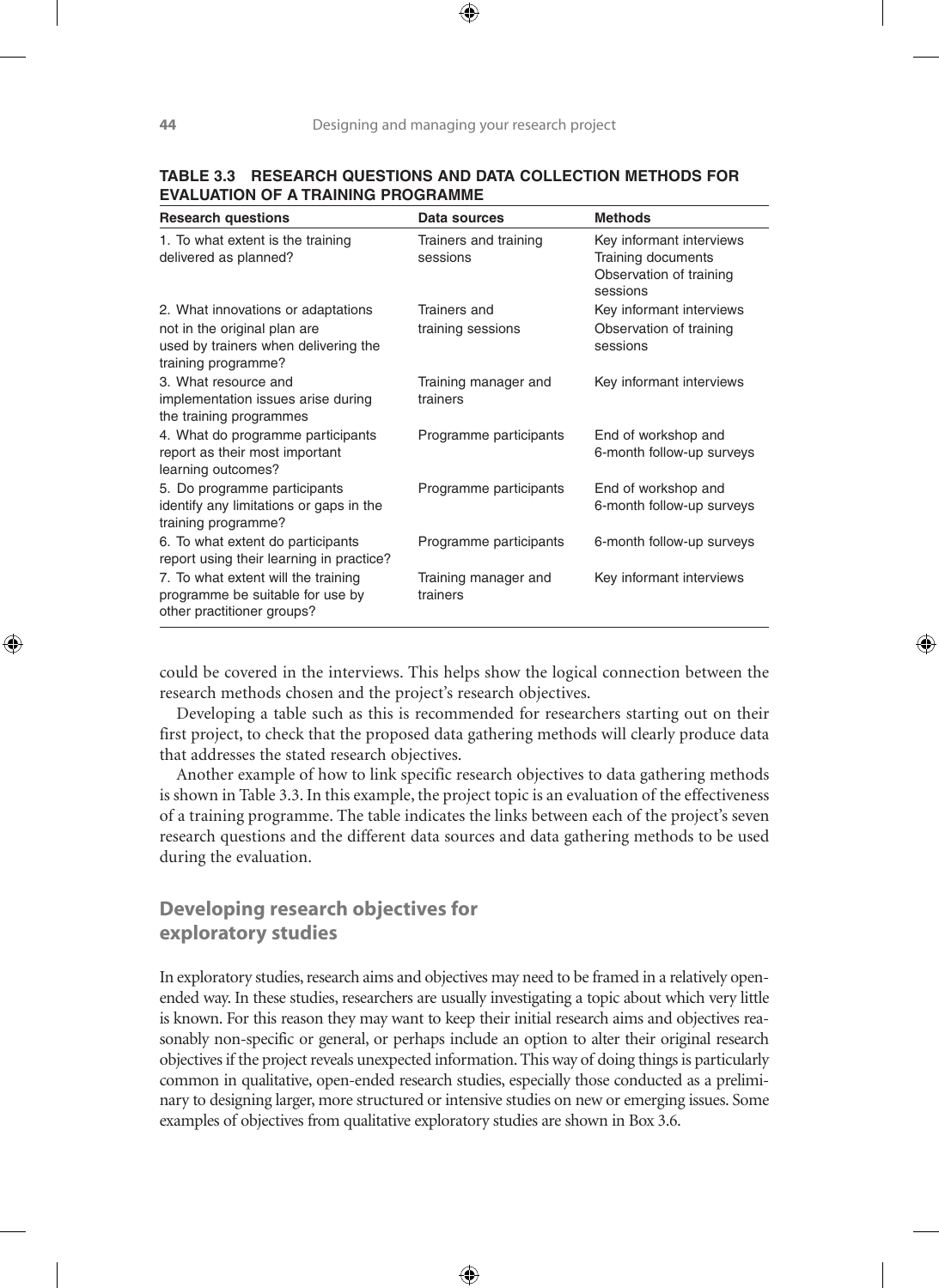## **Box 3.6 Examples of research objectives from exploratory studies**

… we set out to explore how evidence of serious adverse effects from SSRIs [selective serotonin reuptake inhibitors] is managed by those who have a professional stake in using or promoting the drugs. Specifically, we were interested in identifying and unpacking the rhetorical strategies available in response to the dilemma that this evidence presented to their support of SSRIs. (Liebert and Gavey, 2009)

 This paper ... [explores] how ritualised practices in primary care clinics may embody and entrench power relations, being potentially functional for some constituencies while being dysfunctional for others. (Lewin and Green, 2009)

 … we conducted an ethnographic study of technology transfer offices (TTOs) in Canada in 2007, to consider the place of health and health system imperatives in judgments of value in early-stage health innovation. (Miller, Sanders and Lehoux, 2009)

By contrast, it is more feasible to adopt a very specific, tightly defined set of research objectives at the start of a study and apply them consistently throughout if a lot is already known about the study topic from previous studies.

If you are doing a project where the research objectives evolve or change over the course of the project, aim to keep a record of the different objectives applying at each stage of the project so you can refer to these later in research reports (see Box 3.7).

#### **Box 3.7 How objectives evolved during a project literature review**

In a project involving a literature review looking at public knowledge about the risk factors for cardiovascular disease (CVD), with which one of the authors (DRT) worked on, the initial review objectives, as set out in the research proposal, were to focus on:

1. Specific risk factors for CVD

♠

- 2. Public awareness of risk factors
- 3. Questionnaires and specific questions used to measure public awareness of risk factors

Part-way through the process of carrying out the literature review the review objectives were revised. The focus changed to:

- 1. Sample and survey methods used
- 2. Types of questions included in CVD surveys
- 3. Differences in knowledge among population groups
- 4. Interventions to improve knowledge about CVD and reduce the risk of CVD

The team made these revisions to the objectives as it became clearer what the important priorities for the review were, after reading the literature.

Before committing to projects likely to involve considerable research time and resources, aim to do some exploratory information gathering to get a feel for the practicality or feasibility of the project's research objectives. Sometimes an initial field exploration may lead to major changes in a project's research objectives (see Box 3.8).

♠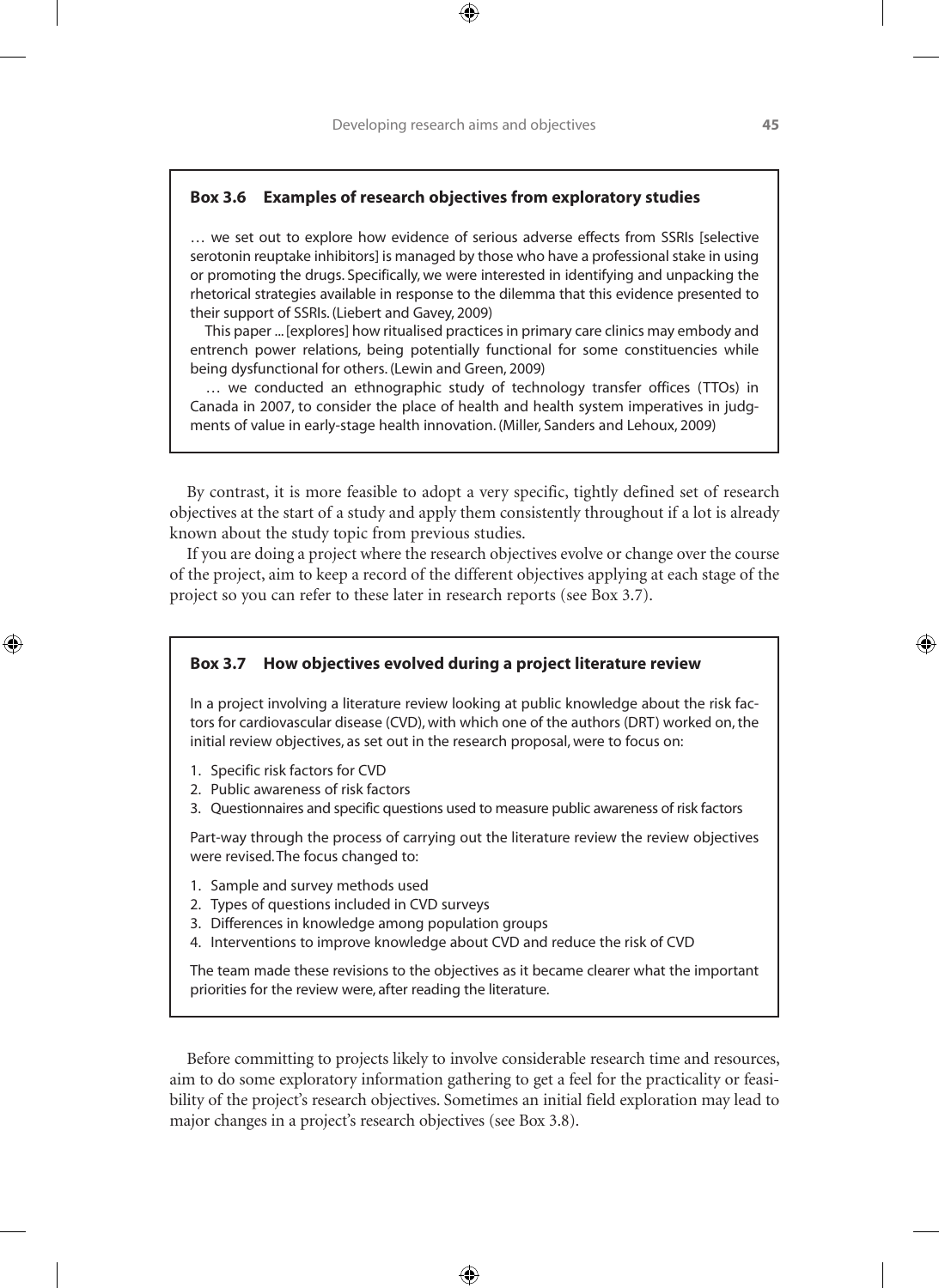#### **Box 3.8 Changing research objectives**

Even though a project's research objectives are finalised and written down, they can still be modified later, or even completely changed.

 Leroy is a postgraduate student with an interest in youth car culture – boy-racers. He does not consider himself to be a boy-racer – he only rides a small scooter – but he is intrigued by how so many other young men his age seem to be obsessed with powerful cars, speed and big noisy stereos. After discussions with his supervisor, Leroy decides he would like to do an ethnographic study of some of the local boy-racer groups in his city. This would involve hanging out and getting to know some boy-racers and riding with them in their cars at night.

 As a first step towards developing the project, Leroy does some initial reading on the topic. He finds there are already several studies of boy-racers published in the academic literature. However, none of these studies looked specifically at boy-racers in Leroy's city or region.

 Leroy spends two months putting together a detailed project proposal for his supervisor outlining his research plans and how he would do the fieldwork. The proposal includes a list of Leroy's research objectives. These all relate to trying to better understand the motivations and experiences that encourage young men to become boy-racers.

 After obtaining approval from his university's ethics committee to proceed with the study, Leroy starts out on his first week of fieldwork. Eventually, after several hours hanging about nervously in backstreet neighbourhoods after dark, he gets to talk to some boy-racers parked up at the kerb. After telling them about his study plans, the boy-racers eventually agree to take Leroy for a ride to give him a first-hand introduction to the boy-racing culture.

 Within moments, Leroy is in the back seat of the car of his newly found research participants roaring along the inner city streets. In the hours that follow Leroy and his fellow passengers participate in burnouts, donuts, quarter mile drag races, drifting and numerous other competitive car stunts that leave Leroy's mind reeling and his heart thumping. On at least three occasions Leroy is sure he is about to die or be seriously injured in a car crash.

 Meeting with his supervisor the next day, Leroy announces that he is intending to modify his research plans as he no longer regards his current research objectives to be feasible or safe. He indicates he plans to develop a new research project looking at the culture of multi-player Internet computer car racing games and why young men find these games so compelling.

In the later chapters, we will refer to research aims and objectives again. As will be seen, the work put into developing clear and feasible objectives will pay off in subsequent stages of your research project by providing a core organising framework that assists with preparing literature reviews and research proposals, managing your project's data collection and analysis, and writing research reports.

### **Exercises for developing research objectives**

- 1. Develop a suitable research aim and three specific objectives for a research topic in which you have an interest.
- 2. Change the research objectives you developed above into research questions.
- 3. Using personal contacts or an Internet search, find some examples of completed research proposals on a topic in which you are interested. Note the style used to write the research aims and objectives.

♠

♠